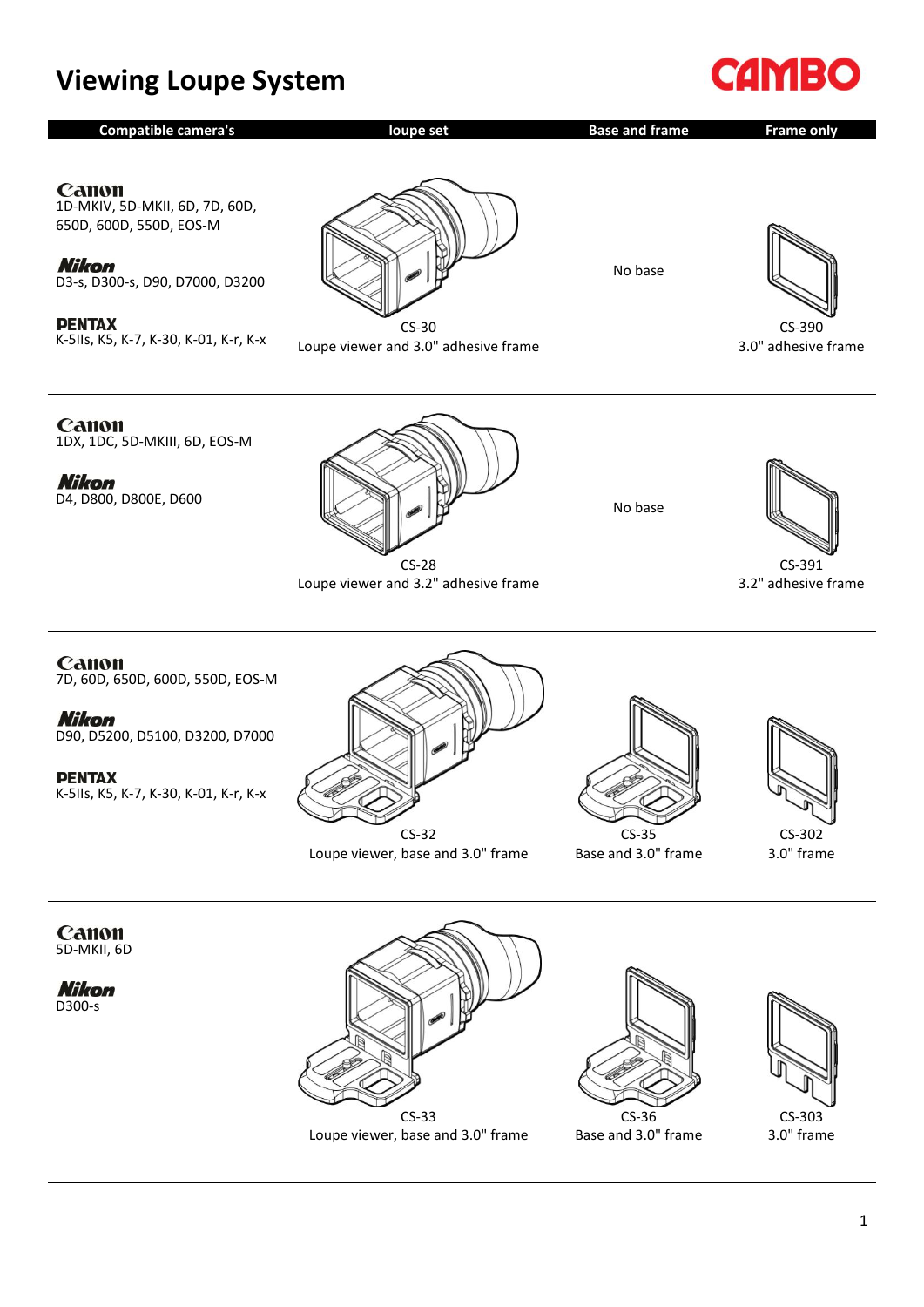## **Viewing Loupe System**



Canon<br>5D-MKIII, 6D

**Nikom**<br>D800, D800E



Loupe viewer, base and 3.2" frame



Base and 3.2" frame

CS-39 Base and 3.2" frame





CS-29 Loupe viewer, base and 3.2" frame

CS-306 3.2" frame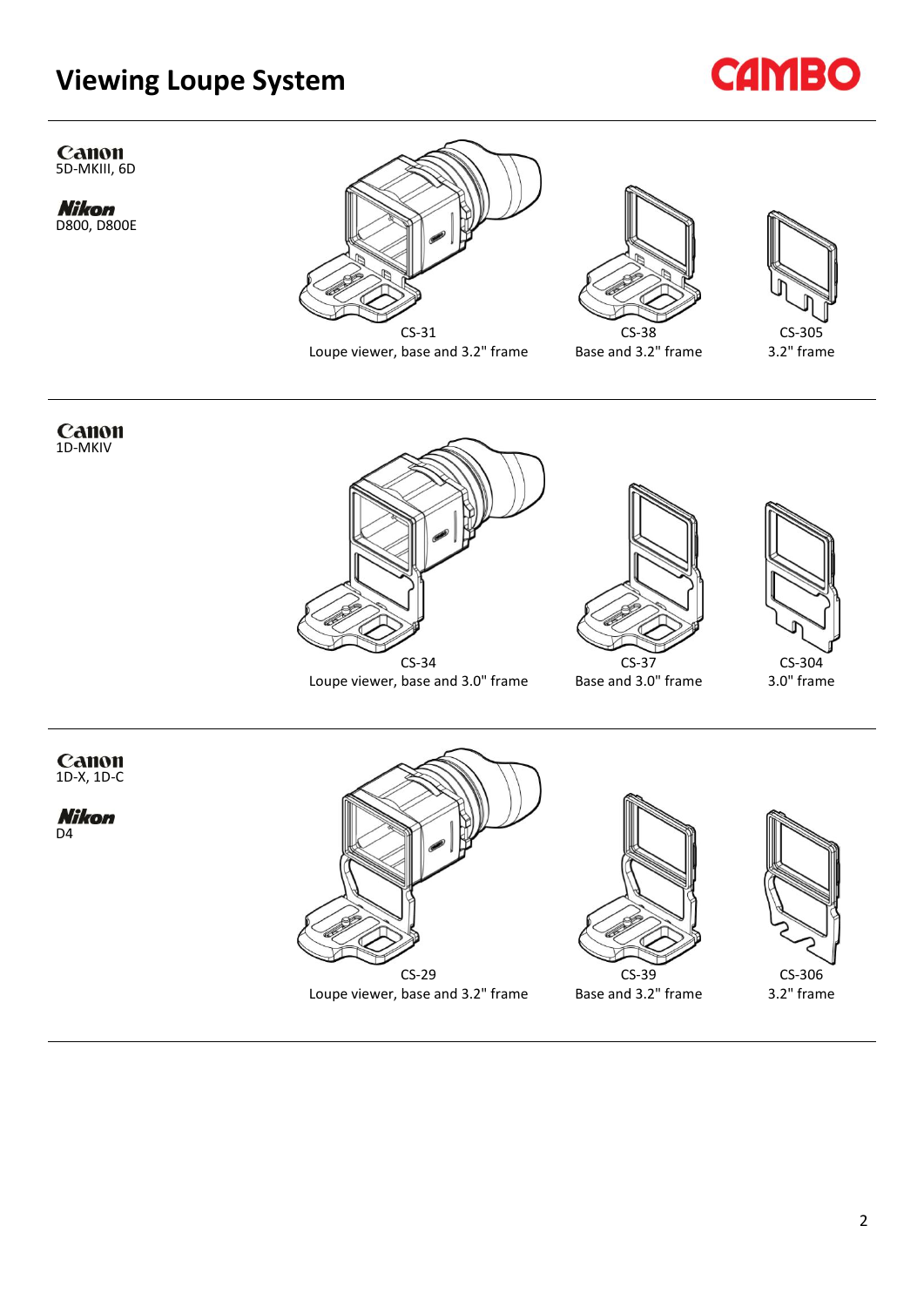## **Viewing Loupe System**



| SET LOUPE+BASE+FRAME  | $CS-30$                  | $CS-28$                  | $CS-32$       | $CS-33$       | $CS-31$       | $CS-34$       | $CS-29$       |
|-----------------------|--------------------------|--------------------------|---------------|---------------|---------------|---------------|---------------|
| <b>SET BASE+FRAME</b> | $\overline{\phantom{a}}$ | $\overline{\phantom{a}}$ | $CS-35$       | $CS-36$       | $CS-38$       | <b>CS-37</b>  | $CS-39$       |
| <b>FRAME</b>          | <b>CS-390</b>            | CS-391                   | <b>CS-302</b> | <b>CS-303</b> | <b>CS-305</b> | <b>CS-304</b> | <b>CS-306</b> |
|                       |                          |                          |               |               |               |               |               |
| Canon                 |                          |                          |               |               |               |               |               |
| 1DX                   |                          | $\bullet$                |               |               |               |               | $\bullet$     |
| 1DC                   |                          | $\bullet$                |               |               |               |               | $\bullet$     |
| 1D-MKIV               | $\bullet$                |                          |               |               |               | $\bullet$     |               |
| 5D-MKIII              |                          | $\bullet$                |               |               | $\bullet$     |               |               |
| 5D-MKII               | $\bullet$                |                          |               | $\bullet$     |               |               |               |
| 6D                    |                          | $\bullet$                |               |               | $\bullet$     |               |               |
| 7D                    | $\bullet$                |                          |               | $\bullet$     |               |               |               |
| 60D                   | $\bullet$                |                          | $\bullet$     |               |               |               |               |
| 650D                  | $\bullet$                |                          | $\bullet$     |               |               |               |               |
| 600D                  | $\bullet$                |                          | $\bullet$     |               |               |               |               |
| 550D                  | $\bullet$                |                          | $\bullet$     |               |               |               |               |
| EOS-M                 | $\bullet$                |                          | $\bullet$     |               |               |               |               |
|                       |                          |                          |               |               |               |               |               |
|                       |                          |                          |               |               |               |               |               |
| <b>Nikon</b>          |                          |                          |               |               |               |               |               |
| D4                    |                          | $\bullet$                |               |               |               |               | $\bullet$     |
| $D3-S$                |                          | $\bullet$                |               |               |               |               |               |
| D800-E                |                          | $\bullet$                |               |               | $\bullet$     |               |               |
| D800                  |                          | $\bullet$                |               |               | $\bullet$     |               |               |
| D600                  |                          | $\bullet$                |               |               | $\bullet$     |               |               |
| D300-s                | $\bullet$                |                          |               | $\bullet$     |               |               |               |
| D90                   | $\bullet$                |                          | $\bullet$     |               |               |               |               |
| D7000                 | $\bullet$                |                          | $\bullet$     |               |               |               |               |
| D5200                 |                          |                          | $\bullet$     |               |               |               |               |
| D5100                 |                          |                          | $\bullet$     |               |               |               |               |
| D3200                 | $\bullet$                |                          | $\bullet$     |               |               |               |               |
|                       |                          |                          |               |               |               |               |               |
|                       |                          |                          |               |               |               |               |               |
| <b>PENTAX</b>         |                          |                          |               |               |               |               |               |
| K-511s                | $\bullet$                |                          | $\bullet$     |               |               |               |               |
| K5                    | $\bullet$                |                          | $\bullet$     |               |               |               |               |
| $K-7$                 | $\bullet$                |                          | $\bullet$     |               |               |               |               |
| $K-30$                | $\bullet$                |                          | $\bullet$     |               |               |               |               |
| $K-01$                | $\bullet$                |                          | $\bullet$     |               |               |               |               |
| K-r                   | $\bullet$                |                          | $\bullet$     |               |               |               |               |
| $K-x$                 | $\bullet$                |                          | $\bullet$     |               |               |               |               |
|                       |                          |                          |               |               |               |               |               |

## **Cambo Photographic Industry B.V. / Cambo Video and Broadcast Products B.V.**

This instruction manual is prepared with care, although no responsibility, financial or otherwise, is accepted for any consequences related the information stated in this instruction manual. All specifications in this instruction manual are subject to change without notice.